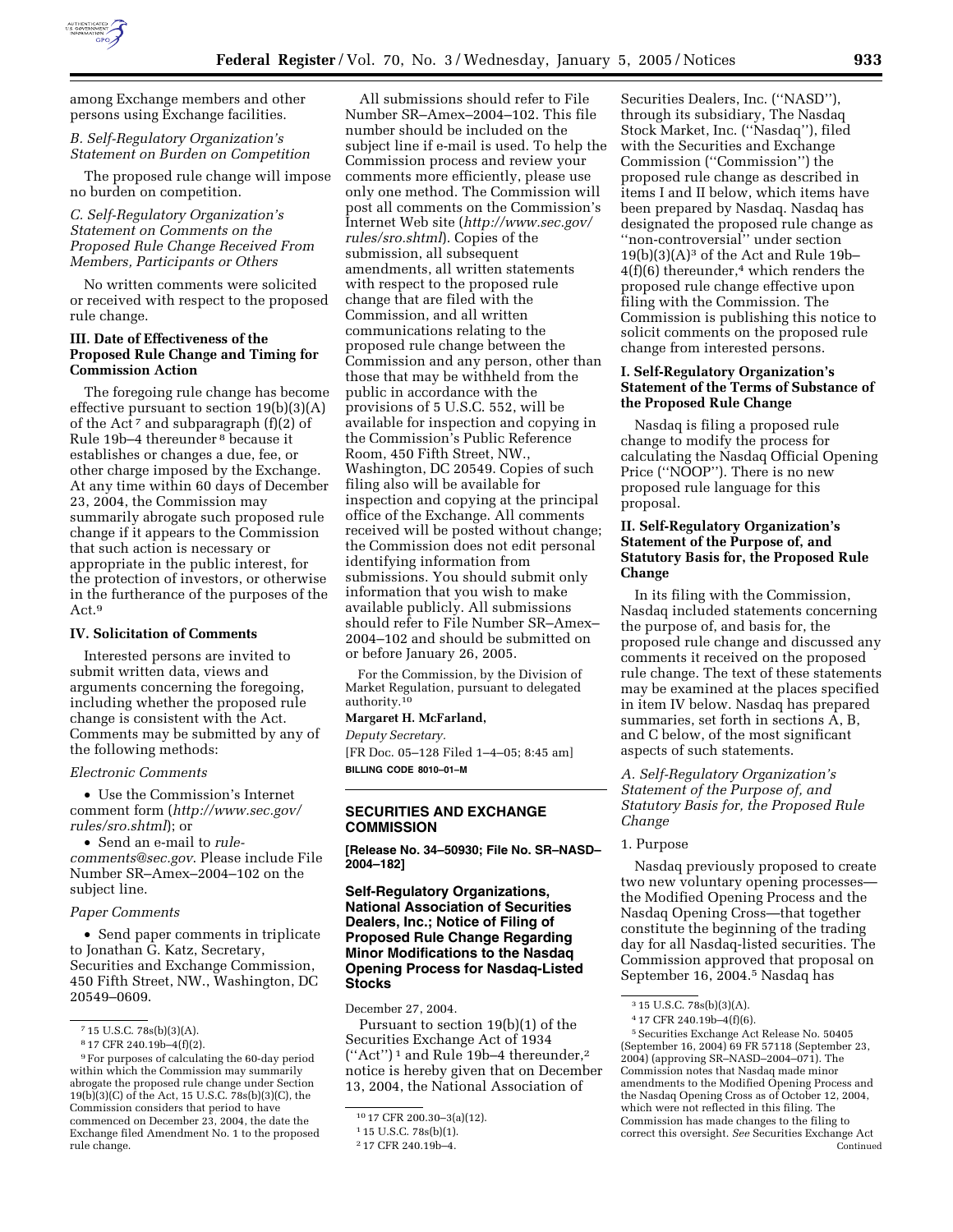identified a minor modification to the operation of the Nasdaq Opening Cross and Modified Opening Process that will improve the fair and orderly opening of the market in Nasdaq listed securities.

Specifically, Nasdaq proposes to modify the process for calculating the NOOP. Currently, the NOOP is equal to the reported price of the first trade executed by the execution functionality of the Nasdaq Market Center based upon orders that are in queue when Nasdaq begins trading at 9:30 a.m. (''Opening Match'').<sup>6</sup> If there is no Opening Match within fifteen seconds after the system opens at 9:30, the NOOP is based upon the first, last sale eligible trade that is submitted to the trade reporting functionality of the Nasdaq Market Center.

Nasdaq proposes to change from fifteen to sixty seconds the length of time Nasdaq will wait for an Opening Match within Nasdaq's execution functionality before looking for a last sale eligible trade submitted to Nasdaq's trade reporting functionality. If the system executes a trade sooner than sixty seconds, the NOOP will be calculated at that time rather than waiting the full sixty seconds. By waiting up to sixty seconds, Nasdaq increases the likelihood that, in noncross eligible stocks, a Nasdaq market center execution as opposed to an internalized trade will serve as the NOOP. Nasdaq believes that this outcome is consistent with the Act, more consistently fulfills the purpose of adopting the NOOP, and better serves investors.

#### 2. Statutory Basis

Nasdaq believes that the proposed rule change is consistent with the provisions of section 15A of the Act,7 in general, and with section 15A(b)(6) of the Act,<sup>8</sup> in particular, in that section 15A(b)(6) requires the NASD's rules to be designed, among other things, to protect investors and the public interest. Nasdaq's current proposal is consistent with the NASD's obligations under these provisions of the Act because it will result in a more orderly opening for all Nasdaq stocks. The proposed rule change will create a fair, orderly, and unified opening for Nasdaq stocks, prevent the occurrence of locked and crossed markets in halted securities, and preserve price discovery and

transparency that is vital to an effective opening of trading.

#### *B. Self-Regulatory Organization's Statement on Burden on Competition*

Nasdaq does not believe that the proposed rule change will result in any burden on competition that is not necessary or appropriate in furtherance of the purposes of the Act.

*C. Self-Regulatory Organization's Statement on Comments on the Proposed Rule Change Received From Members, Participants or Others* 

Nasdaq neither solicited nor received written comments with respect to the proposed rule change.

## **III. Date of Effectiveness of the Proposed Rule Change and Timing for Commission Action**

Because the foregoing proposed rule change does not:

(i) Significantly affect the protection of investors or the public interest;

(ii) Impose any significant burden on competition; and

(iii) Become operative for 30 days from the date on which it was filed, or such shorter time as the Commission may designate, if consistent with the protection of investors and the public interest, it has become effective pursuant to Section 19(b)(3)(A) of the Act 9 and Rule 19b–4(f)(6), thereunder.10 At any time within 60 days of the filing of the proposed rule change, the Commission may summarily abrogate such rule change if it appears to the Commission that such action is necessary or appropriate in the public interest, for the protection of investors, or otherwise in furtherance of the purposes of the Act.

Nasdaq has requested that the Commission waive the 30-day operative delay. The Commission believes that waiving the 30-day operative delay is consistent with the protection of investors and the public interest because it will allow Nasdaq to implement the proposed rule change which should help Nasdaq to maintain a fair and orderly market at the critical period of opening of trading. For this reason, the Commission designates the proposal to be effective and operative upon filing with the Commission.11

## **IV. Solicitation of Comments**

Interested persons are invited to submit written data, views, and arguments concerning the foregoing, including whether the proposed rule change is consistent with the Act. Comments may be submitted by any of the following methods:

### *Electronic Comments*

• Use the Commission's Internet comments form (*http://www.sec.gov/ rules/sro.shtml*); or

• Send an e-mail to *rulecomments@sec.gov.* Please include File Number SR–NASD–2004–182 on the subject line.

#### *Paper Comments*

• Send paper comments in triplicate to Jonathan G. Katz, Secretary, Securities and Exchange Commission, 450 Fifth Street, NW., Washington, DC 20549–0609.

All submissions should refer to File Number SR–NASD–2004–182. This file number should be included on the subject line if e-mail is used. To help the Commission process and review your comments more efficiently, please use only one method. The Commission will post all comments on the Commission's Intenet Web site (*http://www.sec.gov/ rules/sro.html*). Copies of the submission, all subsequent amendments, all written statements with respect to the proposed rule change that are filed with the Commission, and all written communications relating to the proposed rule change between the Commission and any person, other than those that may be withheld from the public in accordance with the provisions of 5 U.S.C. 552, will be available for inspection and copying in the Commission's Public Reference Room. Copies of the filing also will be available for inspection and copying at the principal office of the NASD. All comments received will be posted without change; the Commission does not edit personal identifying information from submissions. You should submit only information that you wish to make available publicly. All submissions should refer to File Number SR–NASD–2004–182 and should be submitted on or before January 26, 2005.

Release No. 50602 (October 28, 2004), 69 FR 64350 (November 4, 2004) (SR–NASD–2004–152).

<sup>&</sup>lt;sup>6</sup> Securities Exchange Act Release No. 48997 (December 29, 2003), 69 FR 716 (January 6, 2004) (approving SR–NASD–2003–161).

<sup>7</sup> 15 U.S.C. 78*o*–3.

<sup>8</sup> 15 U.S.C. 78*o*–3(b)(6).

<sup>9</sup> 15 U.S.C. 78*o*–3.

<sup>10</sup> 15 U.S.C. 78*o*–3(b)(6). Nasdaq provided written notice of its intent to file the proposed rule change, along with a brief description and the text of the proposed rule change at least five business days before the date of filing of the proposed rule change.

<sup>11</sup>For purposes only of waiving the 30-day operative delay of the proposed rule change, the Commission considered the proposed rule's impact on efficiency, competition, and capital formation. 15 U.S.C. 78c(f).